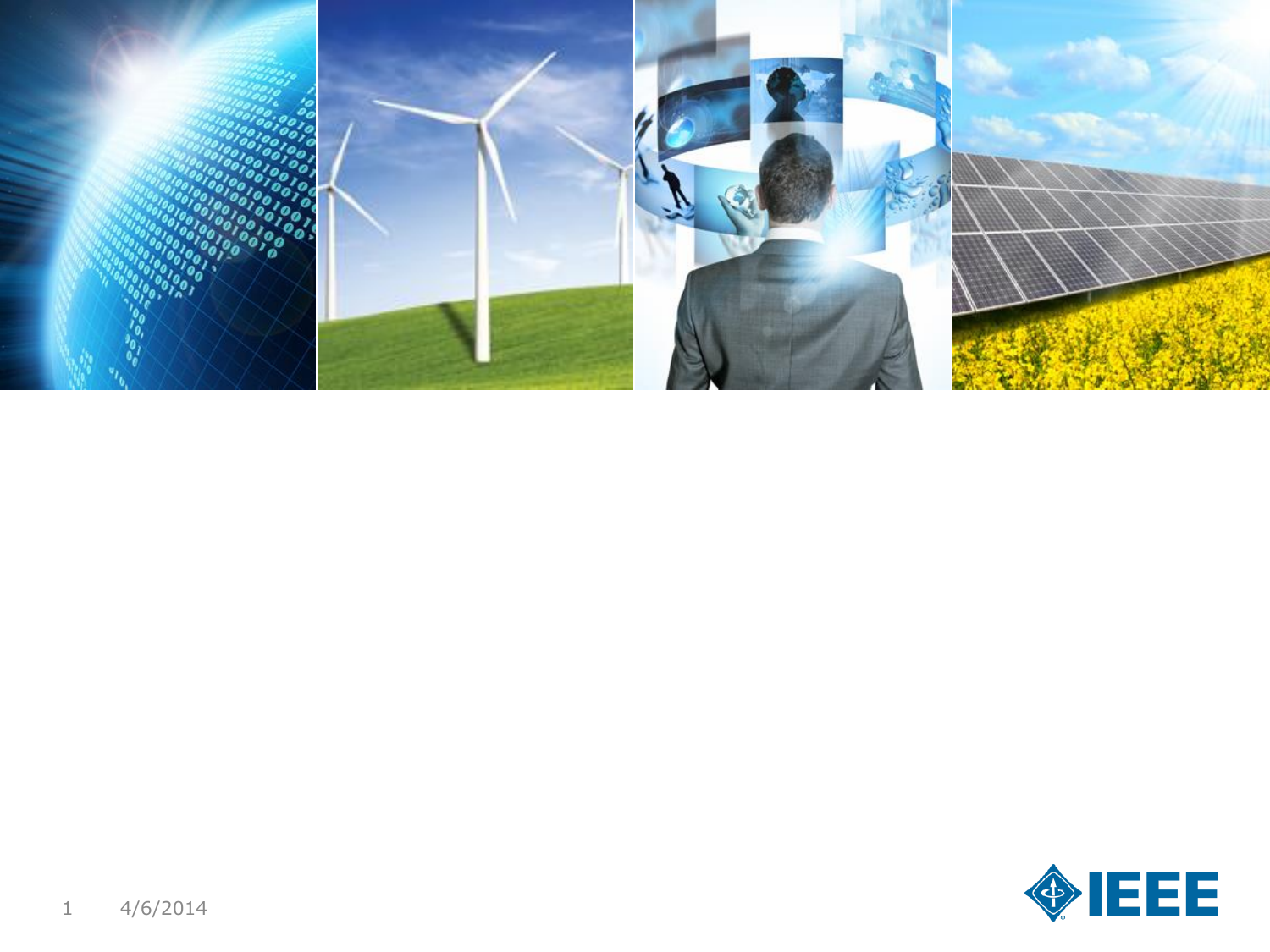# **Background**

- In 2012 and 2013, two surveys made among IEEE members demonstrated an overwhelming support to the engagement of IEEE in European public policy
- In 2013, the IEEE Board of Directors identified leveraging IEEE's technology-related insight to provide governments, NGOs and other organizations with innovative, practical recommendations to address public policy issues as a top priority
- In 2013, adoption of a New Initiative proposal "Public Policy Engagement in Europe"

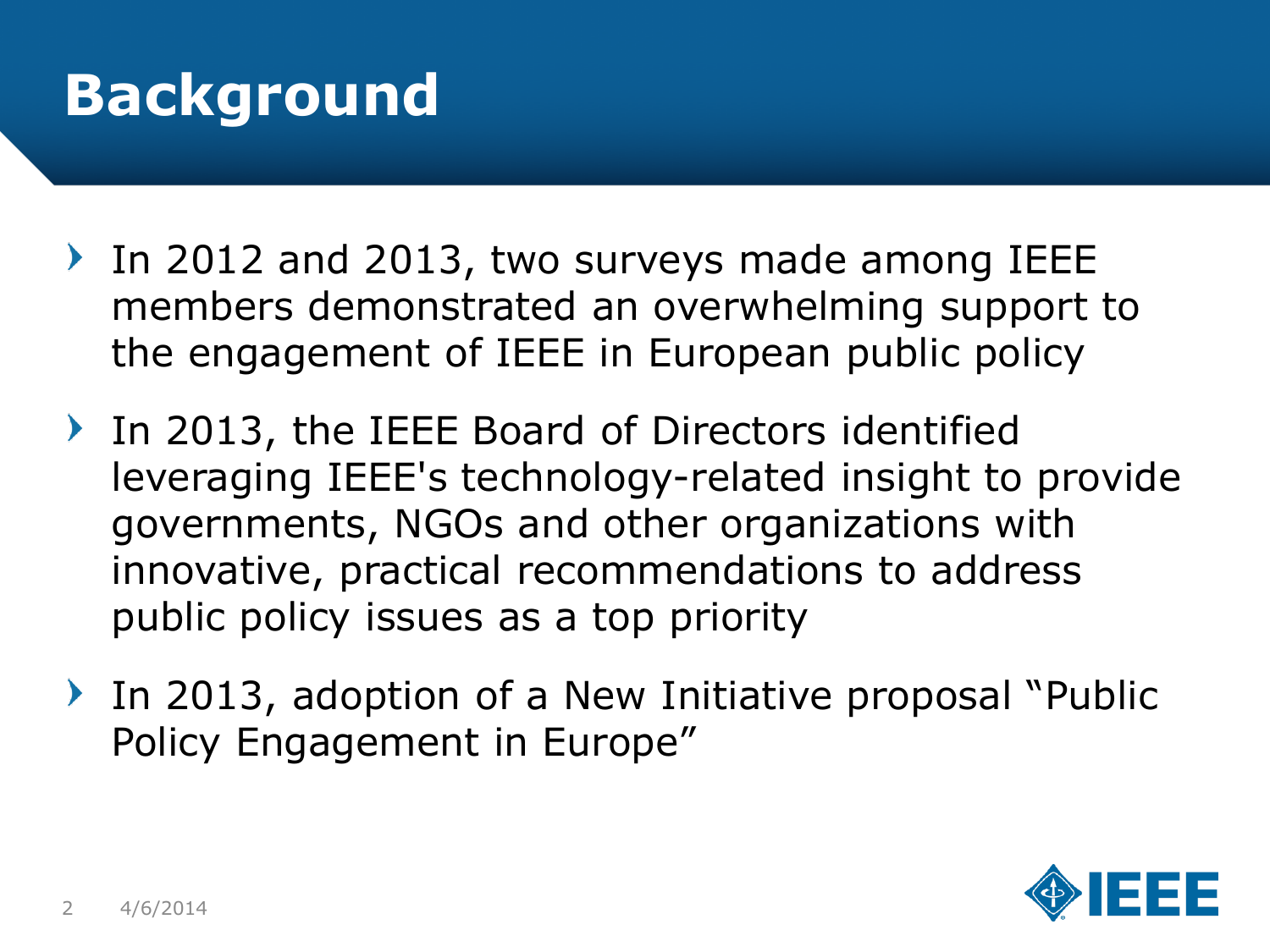# **Working Groups at the core**

### Why:

- To represent IEEE views and not individual ones.
- To provide sound and independent technical expertise to policy makers
- To promote and defend IEEE's and its members' interests
- Who:
	- 5 to 12 European IEEE Members with high level of technical expertise
	- Representation of different technology aspects
	- Occupation, Gender and National neutral
- $\blacktriangleright$ What:
	- Production of position papers, white papers, etc
- $\frac{1}{3}$   $\frac{1}{4/6}$  Representing technologists views to policy makers

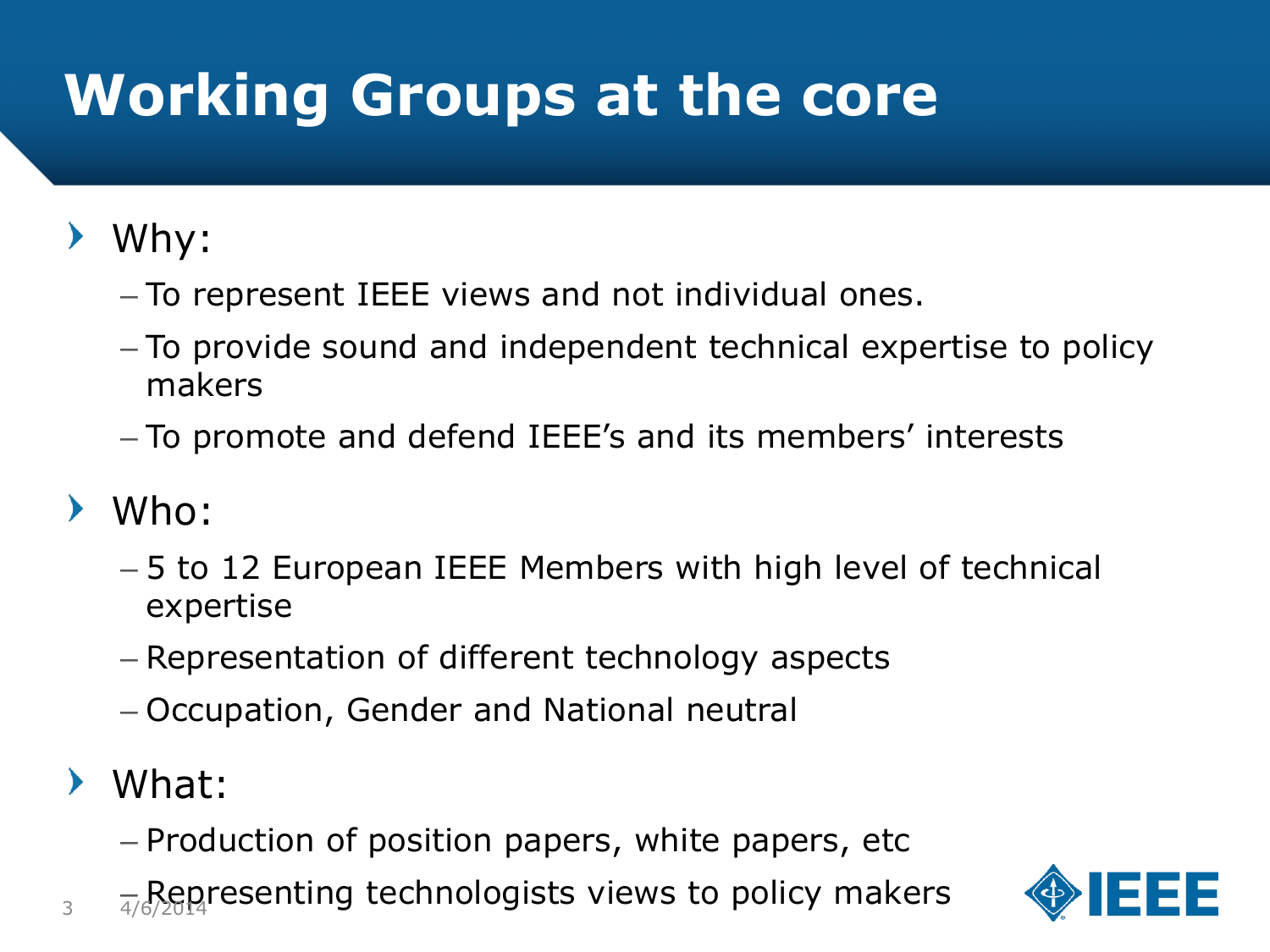# **Selection process**

- A confirmation of interest was requested to surveyed IEEE members.
- An email is about to be sent to every IEEE members to apply by 30 April 2014
- From the received CVs a short list will be established and interviews will be undertaken.
- Criteria of selection: Technical knowledge, Sector knowledge, English Language, Communication skills, Availability, Ability for group work, Public Speaking skills, Public affairs experience , EU Institutions knowledge
- Constitution in June

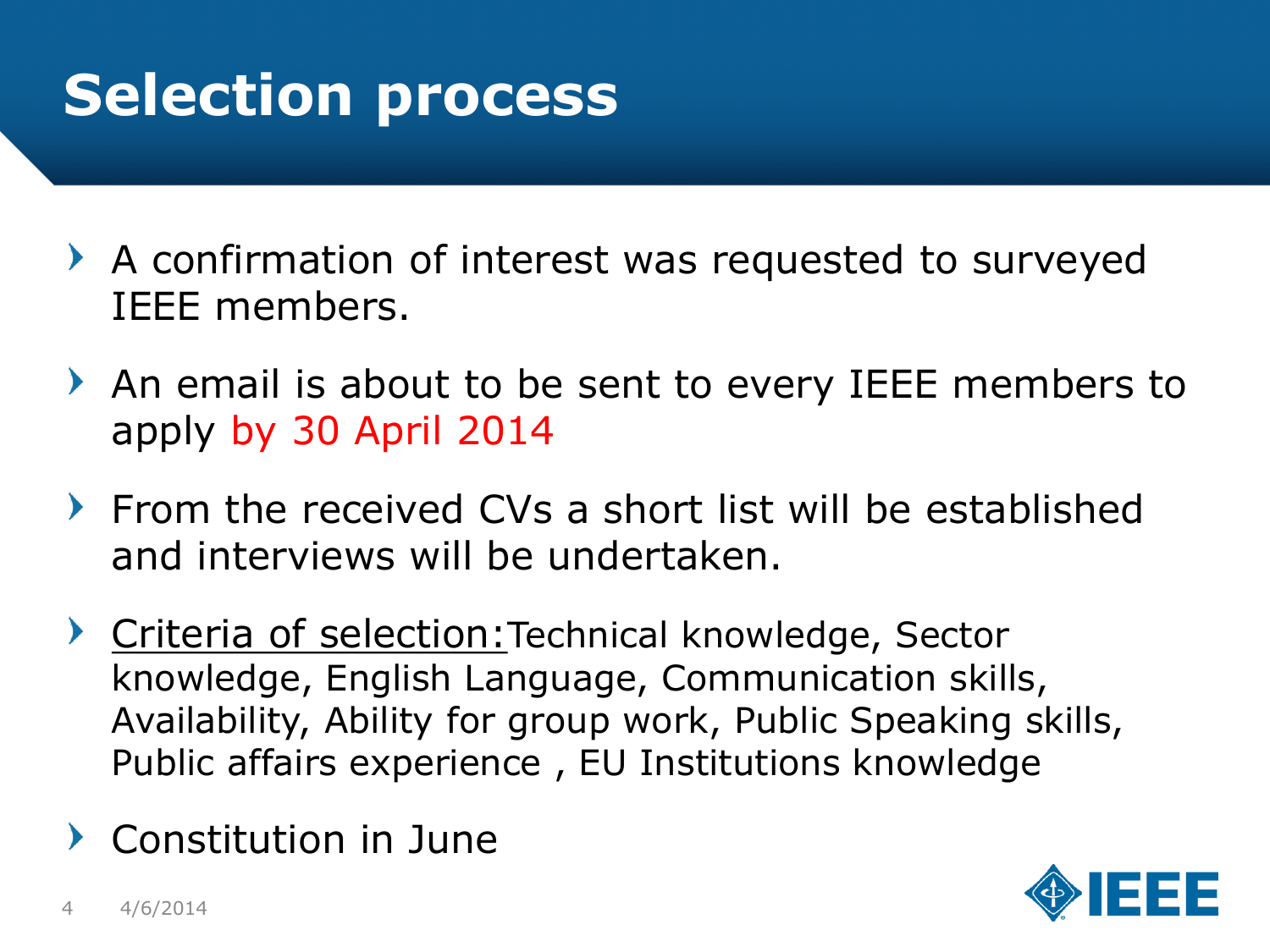# **Working Process**

- Each member will receive a training on EU institutions/policy at the start of the term
- Physical meeting at least once a year with most of the work done electronically.
- Working with a pool of advisory experts
- Coordination with other sectoral groups
- Communication with sections and societies
- Supported by IEEE secretariat

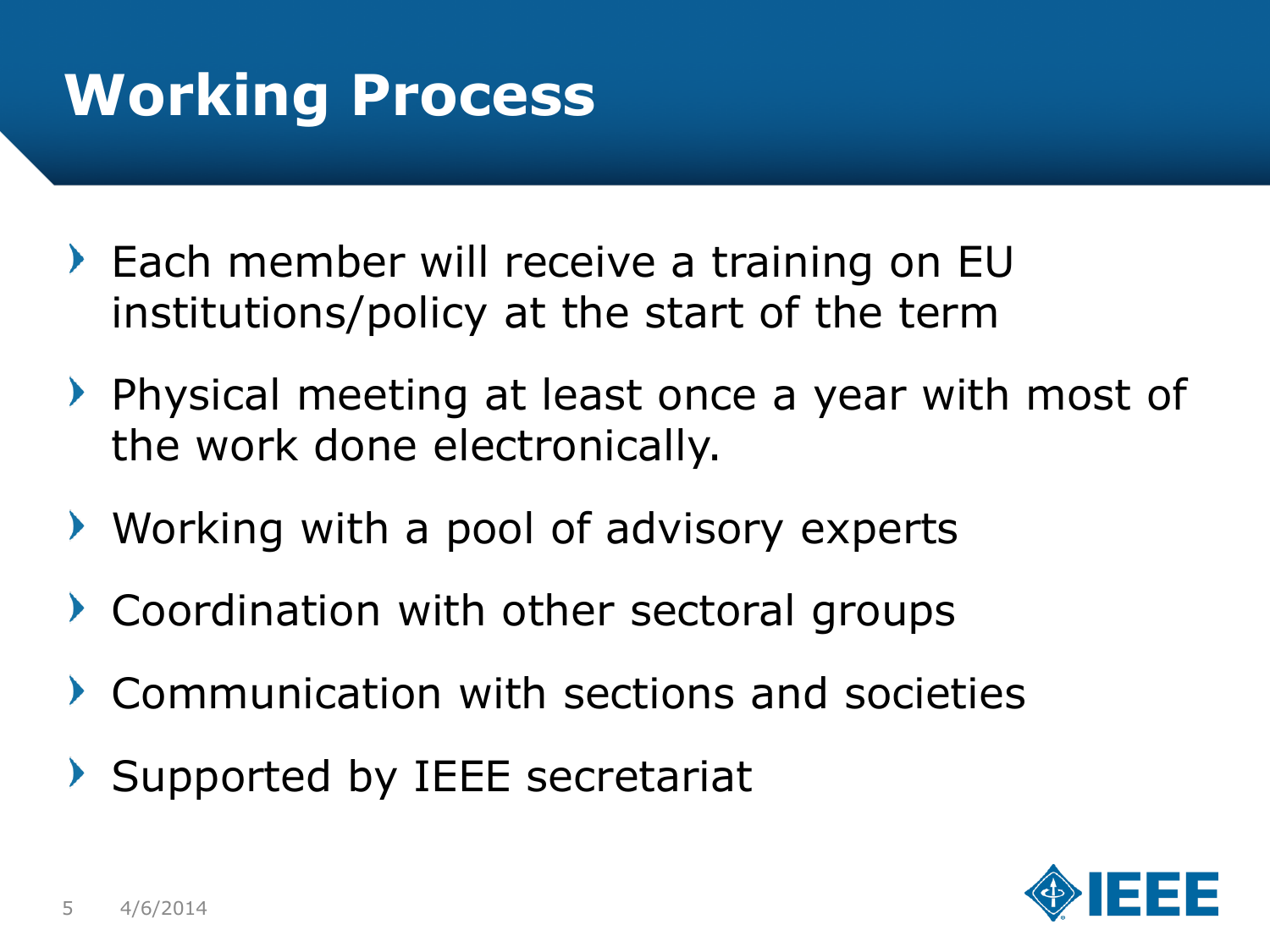## **Sectors**

#### Now  $\blacktriangleright$







Soon  $\blacktriangleright$ 

### *EDUCATION & QUALIFICATION*



Alteration Discovery Creativity Inspiration Experiment Technology Idea Change Innovat **B**n Research Improvement Development Analysis<br>Concept Invention<br>Decision Prototype Science

#### *RESEARCH & INNOVATION*

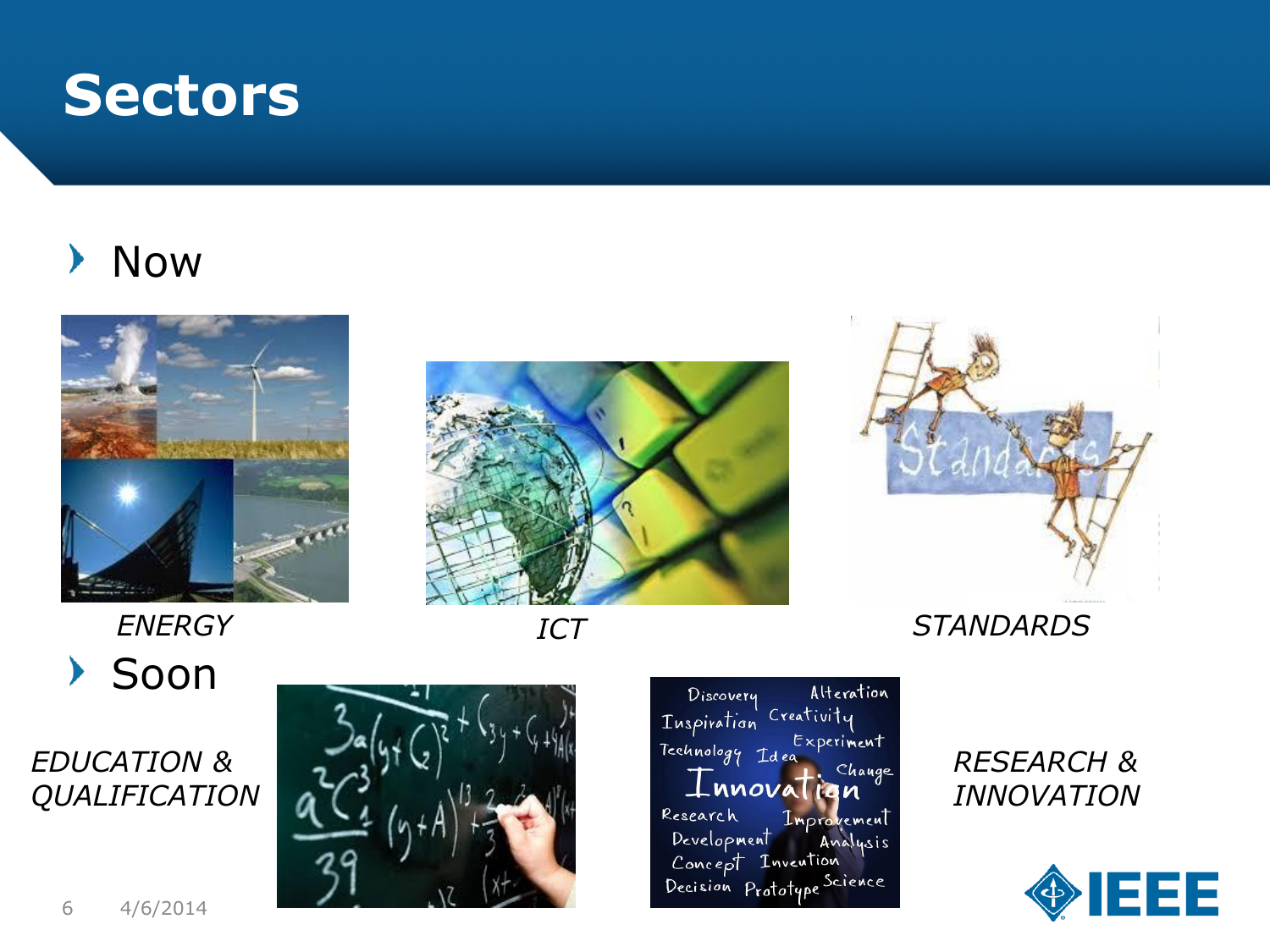# **What is asked from you**

- $\triangleright$  To promote this initiative
- To encourage applications to Karine Iffour at [k.iffour@ieee.org](mailto:k.iffour@ieee.org) by 30 APRIL 2014
- To nominate a contact person in your section for European public policy matters.